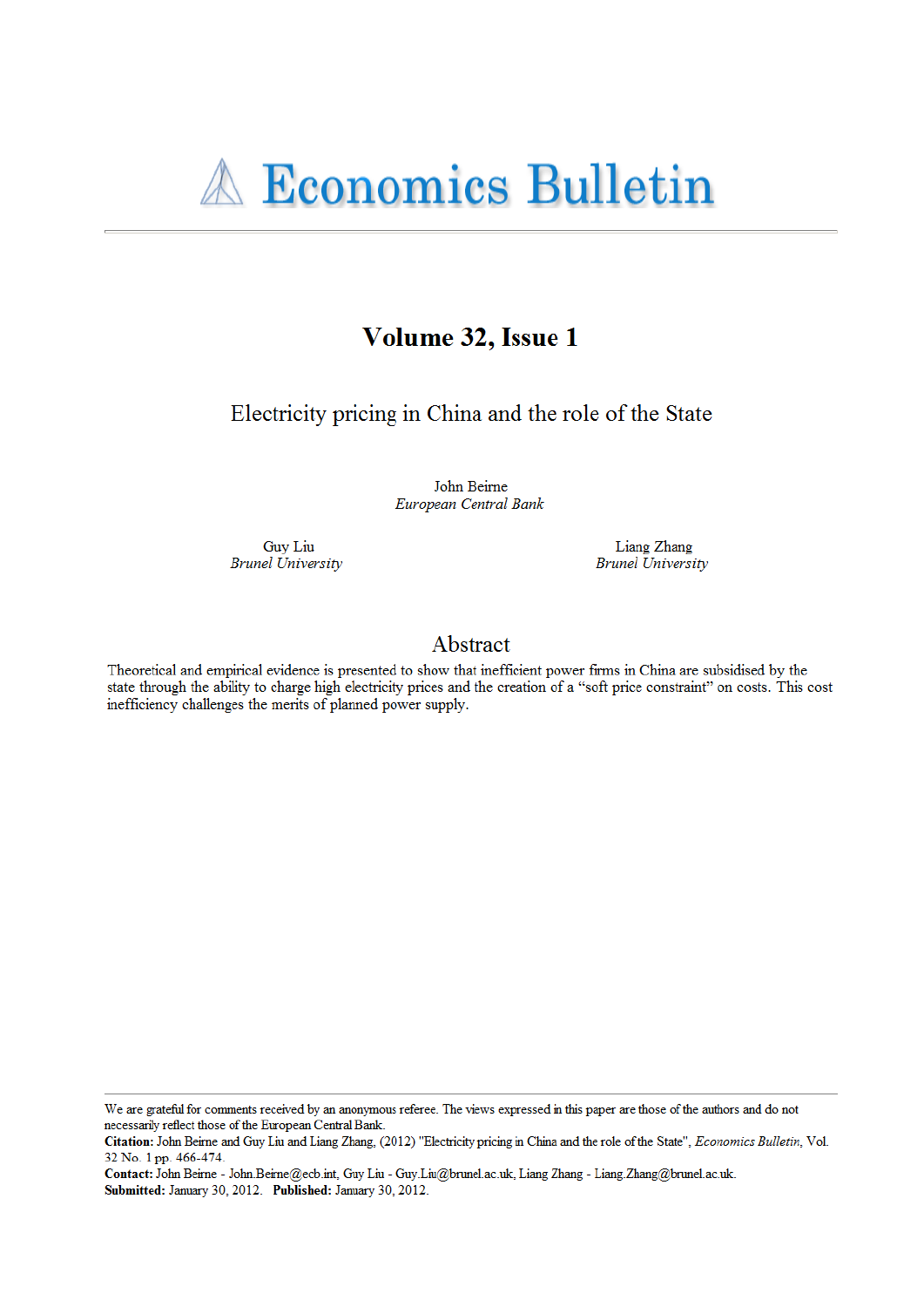#### **1. Introduction**

The electricity or power generation sector in China is dominated by state owned firms, which accounts for some 95% of the installed power generation capacity in the economy (Kroeber et al, 2008). The liberalisation of power supply in China is based on: (i) the introduction of competition in capacity investment by removing barriers to entry, (ii) the decentralisation of investment decisions from the state to the state-owned power firm, and (iii) the commercialisation of the firms by making them accountable for profits. However, both power and grid companies continue to be controlled by the state in terms of price and production.<sup>1</sup>

Successful reform in liberalising market entry, which has stimulated capacity and output growth, has not been extended to other parts of the supply chain, such as power distribution and retail. Once capacity is built up, its productive use for power generation remains strictly regulated by the state on the basis of firm-level quantity and price (Wang, 2007; Liu, 2006). We propose that regardless of firm size or market power, the newly reformed state institution allows the firm to seek a high planned price via bargaining with the state for more compensation of its costs. This bargainable pricing behaviour of the firm creates a "soft price constraint" on costs in the price setting.

#### **2. The Behaviour of the Planned Price and Derivation of Empirical Models**

To stylise the theoretical debate, in line with the view made by Kornai (1992) for a classic centrally planned economy, we propose that the state planner sets a price in order to maximise the total output of the whole industry  $(Q)$  for a given set of resources available at time *t* (denoted as  $\bar{p}_t$ ). This represents the aggregate planned price for the producer to sell electricity or power.

In a symmetric scenario, every power plant or firm would have an identical cost. In this case, the planner can set the planned price of each individual firm to equal the aggregate social planned price, i.e.  $\overline{p}_{it} = \overline{p}_{t}$ .

Given the heterogeneity of firms, however, costs are not identical. Thus the aggregate planned price is adjusted by the planner to reflect individual firm productive conditions and costs. This adjustment of the planned price to the cost of the firm at  $c_{it}$  can be described as follows:

$$
\frac{\overline{p}_{it}}{c_{it}} = \left[\frac{\overline{p}_{t}}{c_{it}}\right]^{\lambda}
$$
\nor

\n
$$
\overline{p}_{it} = \left[\overline{p}_{t}\right]^{\lambda} c_{it}^{1-\lambda}
$$
\n(1)

<sup>&</sup>lt;sup>1</sup> See Bradley and Yang (2006), Lam (2004), and Andrews and Dow (2000) for further studies on China's electricity sector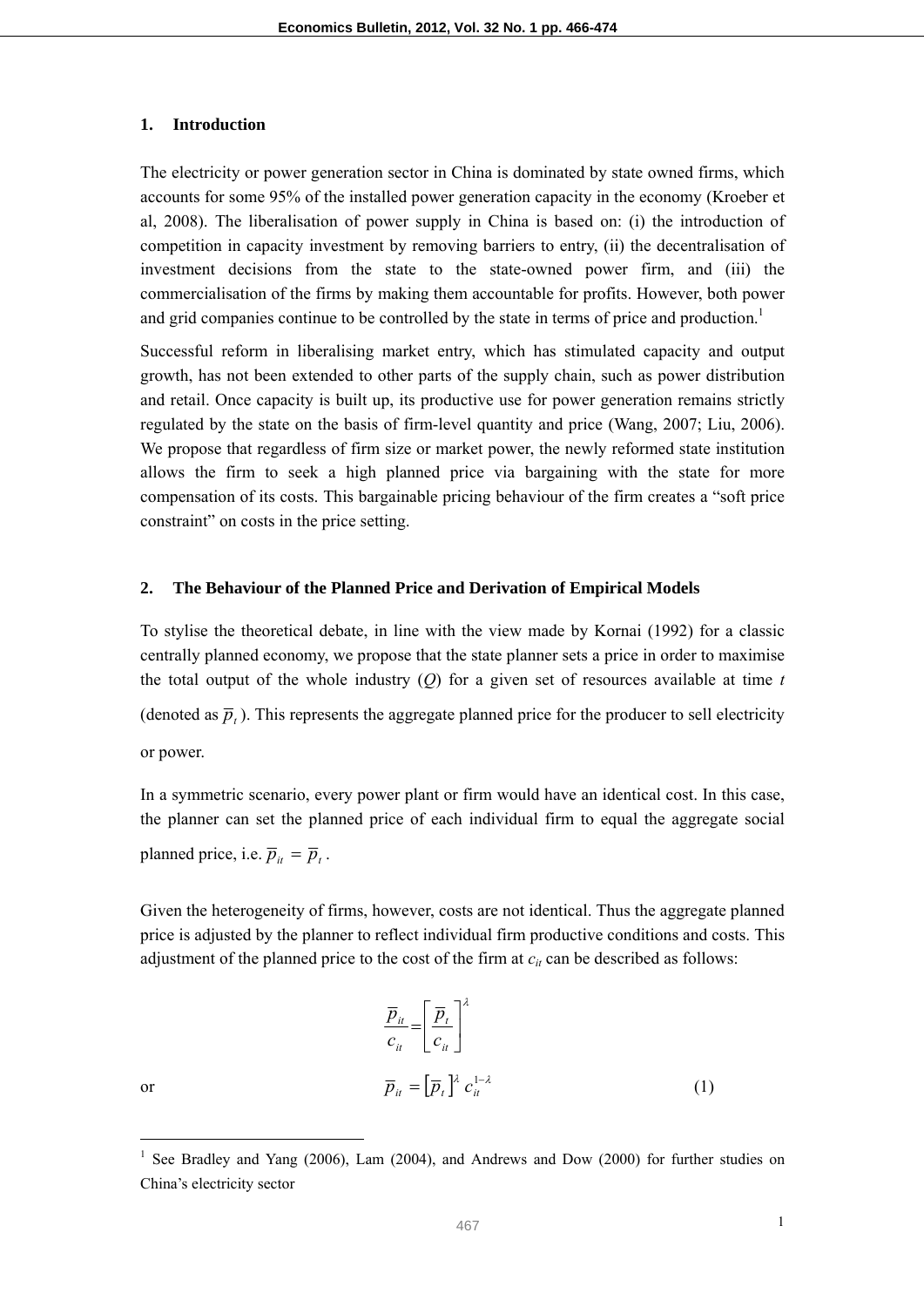where,  $\lambda$  is the cost adjustment coefficient for a planned price at a range between 0 and 1. If *λ=0*, the aggregate planned price is fully adjusted to equal the cost of an individual firm. If *λ=1*, then the aggregate planned price remains unchanged. Therefore, *λ* indicates the degree to which the aggregate planned price is adjusted to the cost of the firm. In other words, more adjustment leads to a higher firm's price (since more cost impacts are taken into account in setting up a planned price for the firm).

Furthermore, in equation (1), the aggregate planned price  $\overline{p}_t$  can be transformed to be more

specific by denoting the total output of the industry *Q* as the sum of the planned aggregate electricity output,  $q$ , and other industrial output,  $Q_i$ , produced by other industries in a free market, which is:

$$
Q = q + Q_j \tag{2}
$$

Since the state will attempt to set the aggregate planned supply of electricity (*q*) as much as possible to meet the output growth of other industries that demand electricity as a basic input to their production, *q* is a function of  $Q_i$  such that  $q = q(Q_i)$  with the property that  $dq/dQ_i > 0$ . Apart from the aggregate demand that affects planned supply, both in the short run and in the long run, a planned price also provides an incentive for the power firm to set its capacity of supply in the long run. Due to the firm's decision in setting its investment capacity (Rosen  $\&$ Houser, 2007), the higher planned price can induce the firm to invest in more capacity, which will enable the state to have more capacity to plan more output *q*. This gives  $q = q \left[Q_i(p), \overline{p}\right]$ 

with the property that  $\partial q / \partial \overline{p} > 0$ .  $Q_i(p)$  states that other industries operate in a free market and, as a result, their output is a function of the market price *p* with *∂Qj/∂p<0*. On this basis, we write equation (2) as

$$
Q = q[Q_j(p), \overline{p}] + Q_j(p) \tag{3}
$$

If we consider an argument that the aggregate planned supply of electricity can also serve as 'a strategic constraint' on the output of other industries, which is notably the case where there is a shortage of power in an economy, then equation (3) can be augmented as:

$$
Q = q[Q_j(p), \overline{p}] + Q_j[p, q(\overline{p})]
$$
\n(4)

Taking into account the impact of electricity power costs or the planned price  $(\bar{p})$  on the market price of other products (*p*), we maximise the total output of both electricity and other industries, *Q* (which is the objective of the state planner in choosing a planned price), giving the following: $<sup>2</sup>$ </sup>

 $2$  This is in line with the view of Kornai (1992).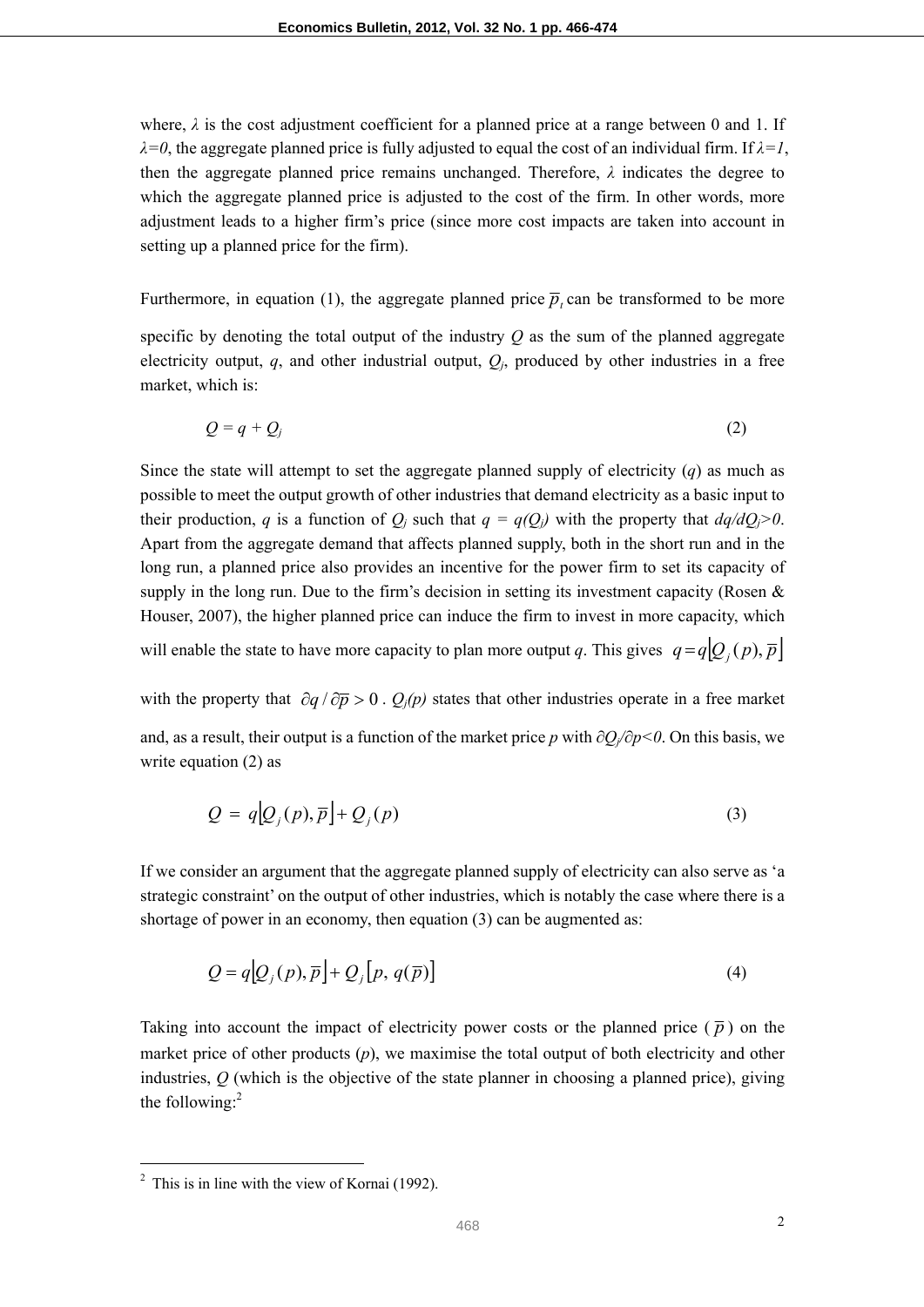$$
\frac{dQ}{d\overline{p}} = \frac{\partial q}{\partial Q_j} \frac{dQ_j}{dp} \frac{dp}{d\overline{p}} + \frac{\partial q}{\partial \overline{p}} + \frac{\partial Q_j}{\partial p} \frac{dp}{d\overline{p}} + \frac{\partial Q_j}{\partial q} \frac{dq}{d\overline{p}} = 0
$$

Manipulating above gives 
$$
\left[\frac{\partial q}{\partial \overline{p}} \frac{\overline{p}}{q}\right] \frac{q}{\overline{p}} = -\frac{\partial q}{\partial Q_j} \frac{dQ_j}{dp} \frac{dp}{dp} - \frac{\partial Q_j}{\partial p} \frac{dp}{d\overline{p}} - \frac{\partial Q_j}{\partial q} \frac{dq}{dp}
$$

Then the aggregate planned price becomes:  $\bar{p} = \frac{\varepsilon}{\sigma}q$  (5.1)

where 
$$
\varepsilon = \frac{\partial q}{\partial \overline{p}} \frac{\overline{p}}{q} > 0
$$
 and  $\sigma = \rho - \frac{\partial Q_j}{\partial q} \frac{dq}{d\overline{p}}$  and  $\rho = -\left[ \frac{\partial Q_j}{\partial p} \frac{dp}{d\overline{p}} + \frac{\partial q}{\partial Q_j} \frac{dQ_j}{dp} \frac{dp}{d\overline{p}} \right]$  (5.2)

In equation (5.1),  $\varepsilon$  is the price-incentive elasticity of output to reflect how a commercialised profit-making firm will respond to planned prices in choosing its capacity. The state plans output for a firm according to its capacity, such that the elasticity is expected to be positive (since the higher planned price will stimulate more capacity expansion and higher output). This suggests that  $\varepsilon > 0$  given that  $dq / d\overline{p} > 0$ .

The sign on  $\sigma$  is expected to be negative. Firstly,  $\rho \le 0$ , at least in the short run. A change in electricity prices  $(\bar{p})$  will not immediately lead to a change in the product price of other industries (*p*) due to: (i) product competition that can force the firm to internally absorb a cost rise as much as possible and (ii) the price adjustment made by the firm in response to costs will be lagged. As a result  $dp/d\overline{p} = 0$  in equation (5.2). Therefore, we expect  $\rho \le 0$ .

Secondly, the marginal output of other industries with respect to supply of electricity is positive, i.e.  $\partial Q_i/\partial q>0$ . This ensures that  $\frac{Z_i}{R_i}$   $\frac{dq}{dt}>0$  $\hat{o}$  $\hat{o}$ *dp dq q*  $\frac{Q_j}{Q_i} \frac{dq}{dt} > 0$ , so that with  $\rho \le 0$  we expect  $\sigma \le 0$  in equation (5.2).

The discussion above demonstrates the expectation of the negative relationship between the electricity price and the aggregate power quantity supplied. The negative relationship between the electricity price and the aggregate power quantity supplied implies that economic growth will be very much affected or constrained by power supply. This creates a strategic incentive for the state to plan not only an increase in supply but also at a lower cost to stimulate demand for power in order to increase the output of other industries and increase economic growth. Thus, in this setting, the promotion of economic growth helps to explain the regulation of electricity pricing and supply in China.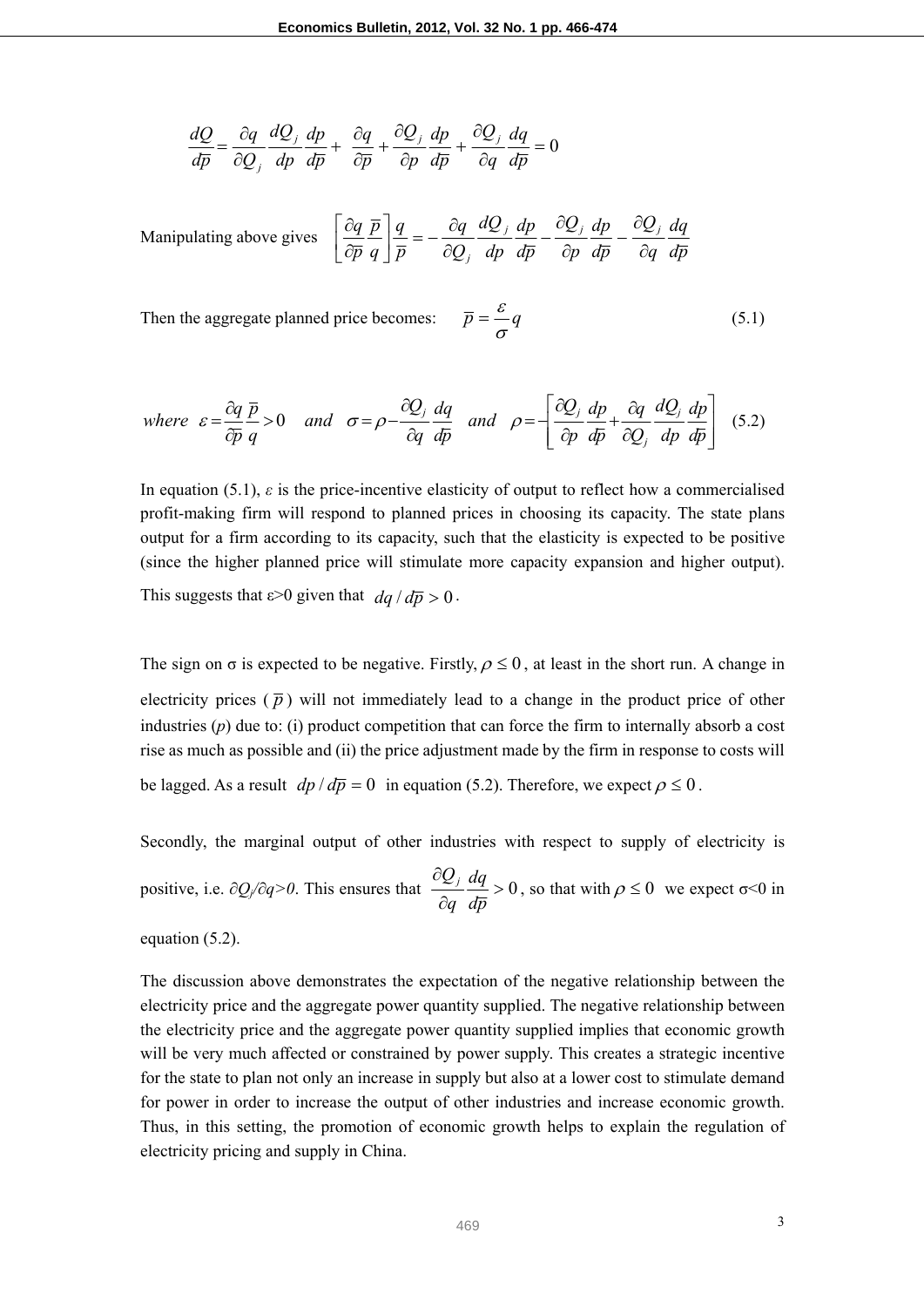Through manipulation with equation (5.1), equation (1) then becomes:

$$
\overline{p}_{it} = \left[\frac{\varepsilon}{\sigma} q_t\right]^{\lambda} C_{it}^{1-\lambda} \tag{6.1}
$$

Or in a non-linear form the above can be implicitly presented as:

$$
\overline{p}_{it} = q_t^{\lambda \frac{\varepsilon}{\sigma}} C_{it}^{1-\lambda} \tag{6.2}
$$

Where,  $\varepsilon/\sigma < 0$ , the negative  $\sigma$  in equation (6.2) implies that the state intends to respond to the high reliance of economic growth on power by having more power supplied at a low cost for stimulating the higher output growth of other industries and thus the economy.

Regarding the cost impact on the price in equation  $(6.2)$ , it is expected that the effect of an individual firm's cost on the price-setting will lead to a soft price constraint on the costs, resulting in a higher price due to the higher cost. Therefore, the cost is expected to be a key factor in affecting the planned price of a power firm. To test this expectation, we can further break down the cost factor, *C*, in equation (6.2) into different cost elements that the firm could use to bargain with or to influence the state in order to achieve a higher price.

$$
\overline{p}_{it} = q_t^{\lambda(\varepsilon/\sigma)} c_{it}^{\eta(1-\lambda)} r_{it}^{\beta(1-\lambda)} m_{it}^{\phi(1-\lambda)} c_{it-1}^{\theta(1-\lambda)} D_t^{\omega}
$$
\n
$$
\tag{7}
$$

In equation (7), *r* is the cost of capital that the firm can strategically raise (such as, for example, taking on more bank loans to finance its projects, or establishing a higher depreciation rate) in bargaining for a higher price to offset a part of the financial costs. A raw material or fuel price is denoted by  $m$  in equation (7), which indicates that the firm could ask the planner to pass its costs through due to a rise in input costs. The third element is the cost history of the firm, captured by the overall unit costs in the previous period, denoted by  $c_{it-1}$  in equation (7), in which the past cost could be used as a starting point for the price bargaining process between the state and the firm. We also consider the profitability position of the firm that can affect its bargaining process with the state planner. In addition, it is also possible that the firm could use the costs of rival firms  $(c_i)$  as an indication of the cost environment in bargaining for a higher price. If the price is soft in terms of its constraint on costs, then it is expected that loss-making firms have a high price and the profit-making firms have a low price, i.e. this is the effect of the soft price constraint. In equation (7), *D* denotes the profitability position as 1 for profits and 0 for losses.

Using logarithms in equation (7), with the inclusion of a market share variable (*s*), the average cost of rival firms  $(c_j)$  and dummy variables for location  $(D^L)$  and affiliation  $(D^A)$ , our empirical model of the planned price bargaining process becomes:

$$
\ln \overline{p}_{it} = \alpha + \hat{\gamma} \ln q_{it} + \tau \ln s_{it} + \hat{\eta} \ln c_{jt} + \hat{\beta} \ln r_{it} + \hat{\phi} \ln m_{it} + \hat{\theta} \ln c_{it-1} + \omega d_t + \xi d_t^L + \kappa d_t^A + \mu_t
$$
 (8)

where *μ* is a disturbance term with a normal distribution,  $\hat{\gamma} = \frac{\varepsilon}{\sigma}, \hat{\beta} = \beta(1 - \lambda)$  $\hat{\gamma} = \frac{\varepsilon}{\gamma}, \hat{\beta} = \beta(1 - \lambda)$  and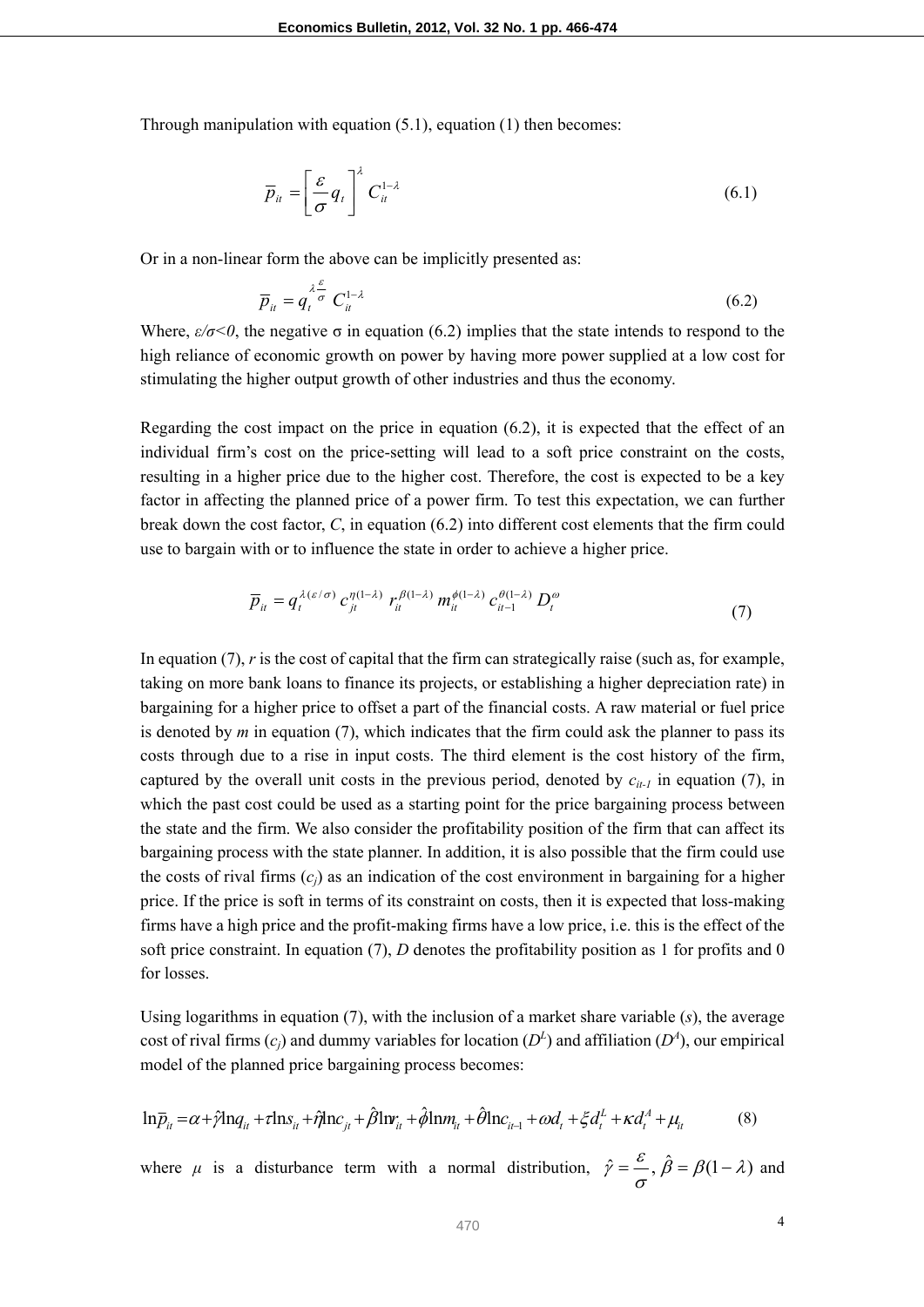$$
\hat{\eta} = \eta(1 - \lambda), \hat{\phi} = \phi(1 - \lambda), \hat{\theta} = \theta(1 - \lambda).
$$

In addition, we conduct a robustness test [see Column 3 of Table 1], based the interest rate ( *i\_r*) and depreciation rate  $(d\ r)$  components of the cost of capital  $(r)$ :

$$
\ln \bar{p}_{it} = \alpha + \hat{\gamma} \ln q_{it} + \tau \ln s_{it} + \hat{\eta} \ln c_{jt} + \hat{\beta} \ln r_{it} + \hat{\beta} \ln d_{it} r_{it} + \hat{\phi} \ln m_{it} + \hat{\theta} \ln c_{it} + \alpha d_t + \xi d_t^{\mu} + \kappa d_t^{\mu} + \mu
$$
 (9)

We also test the price margin  $(p^M)$  impact of the bargaining factors:

$$
\ln \overline{p}_{it}^M = \alpha + \hat{\gamma} \ln q_{it} + \tau \ln s_{it} + \hat{\eta} \ln c_{it} + \hat{\beta} \ln r_{it} + \hat{\phi} \ln m_{it} + \tau \ln L F_{it} + \omega d_t + \xi d_t^L + \kappa d_t^A + v_{it}
$$
(10)

where  $LF$  is the loading factor, i.e. actual output over the capacity.<sup>3</sup>

 $3<sup>3</sup>$  The loading factor enables us to test whether there is an effect of the soft price constraint on the profit margin in the planned price (since the state may allow the firm with the lower loading factor and higher unit cost to charge a higher profit margin in the price to offset the high cost).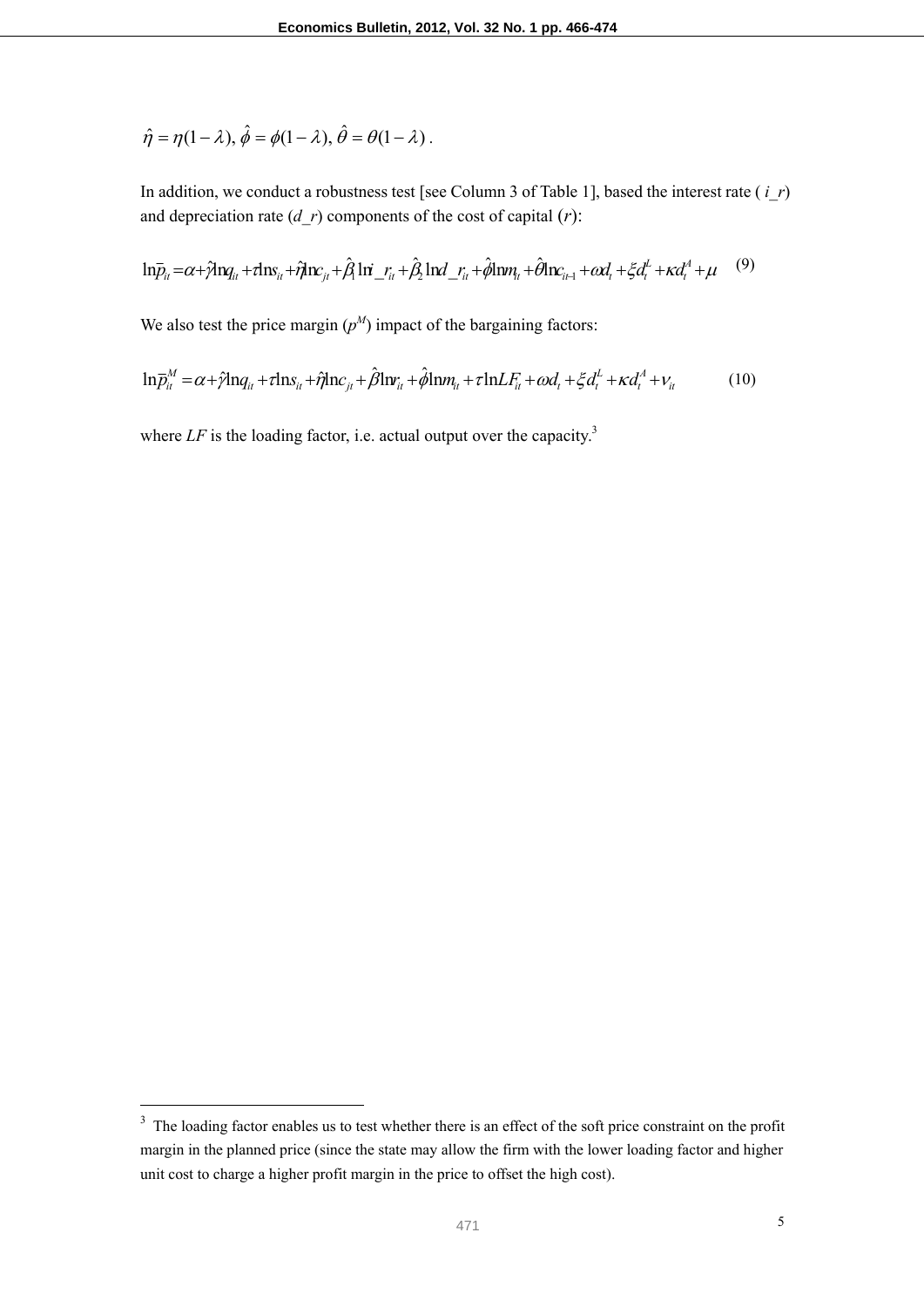## **3. Empirical Analysis of Price-Cost Bargaining Model**

The results of empirical tests on equations  $(8)$ ,  $(9)$ , and  $(10)$  are provided in Table  $1<sup>4</sup>$ .

|                                                     | Log price           |        |              |        | Log price margin     |        |             |        |
|-----------------------------------------------------|---------------------|--------|--------------|--------|----------------------|--------|-------------|--------|
|                                                     | <b>Equation (8)</b> |        | Equation (9) |        | <b>Equation (10)</b> |        |             |        |
|                                                     | Coeff               | t-stat | Coeff        | t-stat | Coeff                | t-stat | Coeff       | t-stat |
| Intercept                                           | 1.989               | 1.4    | $2.427*$     | 1.8    | $2.820***$           | 3.7    | $2.837***$  | 3.2    |
| Total output of the region ( $log q_{t-1}$ )        | $-0.059$            | $-1.3$ | $-0.321*$    | $-1.9$ | $-0.335***$          | $-3.4$ | $-0.335***$ | $-3.0$ |
| Avg cost of the rival firms ( $log c_{it}$ )        | $0.415**$           | 2.4    | $0.628***$   | 4.4    |                      |        |             |        |
| Cost of rivals, $[\log (c_{it}/c_{it-1})]$          |                     |        |              |        | $0.100*$             | 1.9    | 0.106       | 1.6    |
| Market share of firm (log S <sub>it-1</sub> )       | $-0.007$            | $-0.3$ | 0.026        | 0.8    | $0.032*$             | 1.9    | $0.038*$    | 1.9    |
| Lagged cost, (log c <sub>it-1</sub> )               | $0.155**$           | 2.1    | $0.222***$   | 3.6    |                      |        |             |        |
| Cost of capital, ( $log r_{it}$ )                   |                     |        | $0.049***$   | 3.0    | $-0.016$             | $-1.3$ |             |        |
| In which, interest rate ( $log i$ r <sub>it</sub> ) | $0.033***$          | 2.7    |              |        |                      |        | $-0.002$    | $-0.2$ |
| depreciation rate ( $log d r_{it}$ )                | 0.024               | 1.1    |              |        |                      |        | $-0.010$    | $-0.5$ |
| Price Inflation of coal, ( $log m_{it}$ )           | $0.192***$          | 4.0    | $0.277***$   | 6.7    | $-0.100***$          | $-2.7$ | $-0.110**$  | $-2.4$ |
| Load factor, $(\log L F_{it-1})$                    |                     |        |              |        | $-0.124***$          | $-3.2$ | $-0.133***$ | $-2.9$ |
| State of profit of the firm                         |                     |        |              |        |                      |        |             |        |
| (1 for profit, 0 for loss)                          | $-0.073**$          | $-2.1$ | $-0.127***$  | $-4.0$ | $-0.065**$           | $-2.2$ | $-0.059*$   | $-1.8$ |
| Location of the firm                                |                     |        |              |        |                      |        |             |        |
| (1 in Guangdong, 0 in others)                       | $0.229**$           | 2.5    |              |        | $-0.152*$            | $-1.9$ | $-0.147*$   | $-1.7$ |
| Affiliation of the firm                             |                     |        |              |        |                      |        |             |        |
| (1 with central, 0 with local)                      | $-0.178$            | $-1.5$ | $-0.309***$  | $-2.6$ | $-0.190*$            | $-1.9$ | $-0.181$    | $-1.6$ |
|                                                     |                     |        |              |        |                      |        |             |        |
| $R^2$ (adjusted)                                    | 0.950               |        | 0.980        |        | 0.662                |        | 0.612       |        |
| Standard Error of estimation                        | 0.110               |        | 0.118        |        | 0.098                |        | 0.105       |        |
| No. of observations                                 | 180                 |        | 191          |        | 191                  |        | 180         |        |
| Firms                                               | 96                  |        | 99           |        | 99                   |        | 96          |        |

| <b>Table 1</b> | <b>What Determines Electricity Prices of the Power Firm?</b> |
|----------------|--------------------------------------------------------------|
|                |                                                              |

Note: Firm specific fixed effects are controlled for using firm dummies. \*\*\*, \*\*, and \* denote statistical significance at the 1%, 5% and 10% levels respectively.

<sup>&</sup>lt;sup>4</sup> Annual data was attained from the National Bureau of Statistics of China and the Electricity Annals of China (2005, 2006). These sources of data enabled the construction of a 3-year panel for 110 power firms over the period 2003 to 2005. An on-grid price is the dependent variable for model (8) and (9). The prices used are calculated from annual sales revenue of electricity divided by the volume sold per year. For model (10), and the price margin is the dependent variable, calculated using the sales revenue divided by the total costs of the firm. Full details on all of the variables used in the analysis are available from the authors upon request.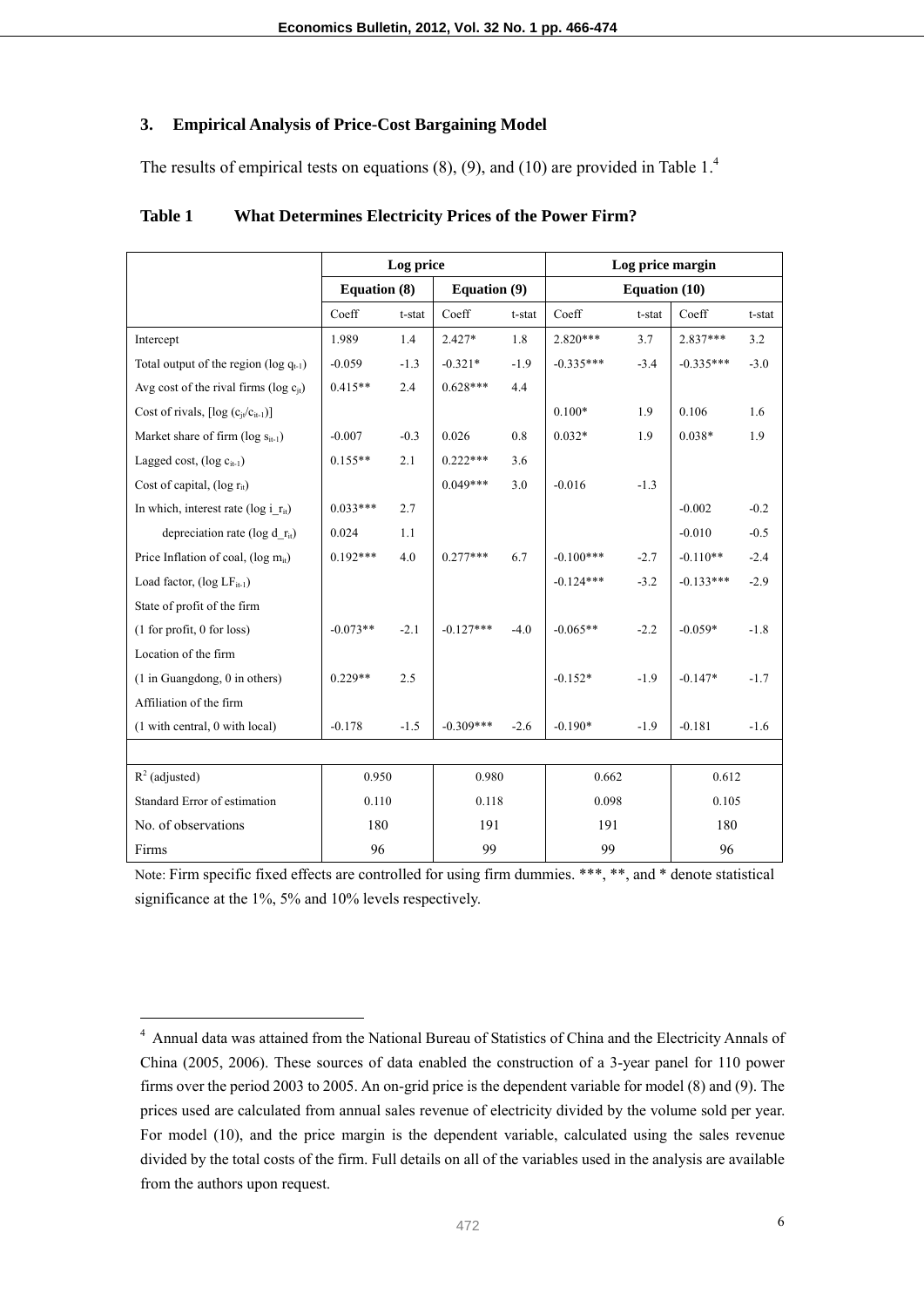As shown in Table 1, firm profitability is negatively related to both the price and the price margin. This suggests that the state plans a lower price for profitable firms and sets a price higher for less profitable firms. The price subsidises loss-making firms through authorising them the right to charge more. Evidence of the soft price constraint on costs can be further shown by the sign of the loading factor variable: a higher price margin is granted to firms with lower capacity utilisation.<sup>5</sup>

As explained by our price bargaining model, the sign of the aggregate output (*q*) coefficient reflects the importance of electricity to the economy. A negative sign indicates that the Chinese economy is in a development stage where economic growth is highly responsive to power supply, since the marginal output of the power is high. This creates a growth-driven incentive to the state to increase power supply but at a cheaper price in order to stimulate demand for power. Our estimation shows that this incentive becomes dominant in the planning of the power supply.

However, the intention of the state to maximise output by having more supply of electricity at a lower price in favour of demand is subject to the cost constraint that can affect the sustainable development of the power industry. This is shown in Table 1, where all cost-related variables are significantly and positively related to the price.<sup>6</sup> Summing the coefficients of the three cost variables minus the coefficient of the price impact of demand gives a net cost impact of 0.756  $(=0.415+0.155+0.195-0.039)$  for equation (8), and 0.806  $(=0.628+0.212+0.277-0.321)$  for equation (9). The net cost impact means that an increase in price by 0.8% occurs in response to 1% increase in the total costs after taking into account the demand pressure on lowering the price of the power supply. Thus, the cost dominates the price bargaining, so the planned price becomes an outcome of balancing the different interests of various parties.

#### **4. Conclusions**

 $\overline{a}$ 

The price of electricity is planned by the state to maximise the total output of the economy through supply of more power at a lowest possible cost that the power firms can produce safely and sustainably. To ensure sustainability, the compromise of public interests is made by having the soft price constraint on costs in the price setting. This induces the firm to take the high cost strategy that helps its fundraising and price bargaining with the state.

The state subsidises the loss-making firms by giving them the right to charge a higher price. This protects inefficient firms at the expense of the profitability of the grid firm that buys power at the higher planned price but sells at the lower price. To reduce the losses of the grid firm, the pressure to raise the sale price for the end-users is created. The cost inefficiency shadows or even offsets the merits of the reformed planned supply: first, to stimulate rapid capacity investment from both public and private sectors; secondly, to play an effective role as

<sup>&</sup>lt;sup>5</sup> See Lopez and Salies (2006) and Bateson and Swan (1989) for further evidence of this effect for developed economies.

 $6$  These variables are the cost of rival firms (c<sub>j</sub>), the lagged cost effect of the firm on price adjustment  $(c_{t-1})$ , and fuel inflation (m).